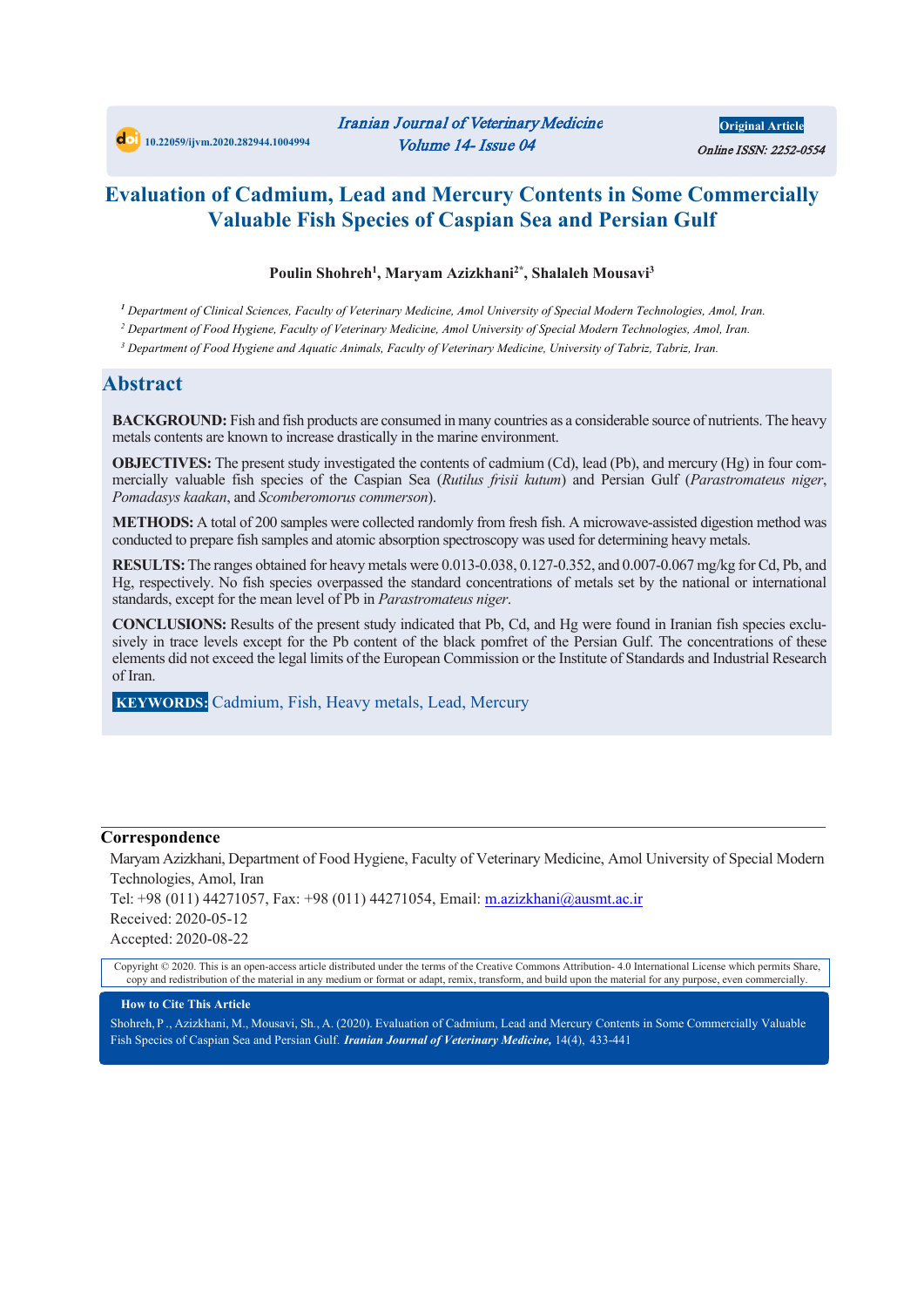## **Introduction**

Fish and seafood products are consumed in many countries by people of any age as an integral component of a well-balanced diet providing an important source of proteins, minerals, vitamins, and unsaturated essential fatty acids, especially omega-3 (Pieniak *et al.*, 2010). Unfortunately, in the last few years, environmental contamination by diverse chemical compounds generated due to human industrial activities is elevating considerably throughout the world. These contaminants accumulate in soil and water and transfer through the food chain to the human body. Some groups of people, such as pregnant women, breastfeeding mothers, infants, and children are threatened by these contaminations leading to severe health disorders (Duran *et al.*, 2014).

Among environmental contaminants transferred to food, heavy metals are public health hazards recognized worldwide with a wide spread in the environment, including the aquatic environment. These toxic metals in water and sediments might be absorbed by marine organisms through exposure or may bioaccumulate along the food chain.

Accumulation of heavy metals occurs in the tissues of aquatic animals and may become toxic for fish and consumers when reaches a substantially high level. The severity of harmful health effects depends on the type of heavy metal, its chemical form in the tissue, consumed and accumulated dose in the body, and the period of consumption (Tchounwou *et al.*, 2012). It is established that in aquatic environments, the inorganic form of mercury (Hg) is biologically transformed into methyl mercury (MeHg), which is a lipophilic organic compound that bioaccumulates and biomagnifies as moving up the aquatic food chain and exerts neurotoxic impacts on consumers (Ramon *et al.*, 2011). Exposure to the high concentrations of organic or inorganic forms of Hg leads to damages in the kidneys, brain, and DNA causing arrhythmias, angina, cardiomyopathies, digestive disorders, malfunction of intestinal flora, inflammatory bowel disease, oxidative stress, as well as the disrupted function of pituitary, adrenal, thyroid, and pancreas (Mohammad Nasiruddin *et al.*, 2018; Rice *et al.*, 2014). Exposure to cadmium (Cd) can result in chronic kidney disease, growth inhibition, testicular tumors, renal malfunction, the different types of cancers,

hypertension, arteriosclerosis, reproductive disorders, and neurological dysfunction. Lead (Pb) is highly toxic and has the potential to cause retarded physical and mental growth in infants and learning disorders and anemia in children (Mohammad Nasiruddin *et al.*, 2018). In addition, Pb exposure can result in health problems, such as sleeplessness, tiredness, hearing loss, and weight loss. The accumulation of Pb in the hepatic and renal parenchyma causes kidney and liver disease (Mohammad Nasiruddin *et al.*, 2018).

Therefore, the determination of heavy metal content in marine foods is one of the most significant monitoring items that should be taken into consideration in the safety control process. Several studies have investigated the levels of heavy metal contaminants in fishery products with some indicating that fish and shellfish products were safe for the average consumer. However, a potential risk cannot be neglected for the regular or excessive consumers of particular fish species (Chahid *et al.*, 2014; Olmedo *et al.*, 2013) and some authors reported a high content of these contaminants in marine products (Mohammed and Mohammed, 2017).

In the present research, the levels of Hg, Cd, and Pb contamination was assessed in four commercially valuable fish species of Iran. The species were selected according to the Statistical Yearbook of Fisheries Organization (Ghorbanzadeh and Nazari, 2017) and included *Rutilus frisii kutum* (Caspian kutum), *Parastromateus niger* (black pomfret), *Pomadasys kaakan* (Javelin Grunter), and *Scomberomorus commerson* (narrow-barred Spanish mackerel) caught from the Caspian Sea in the North of Iran and the Persian Gulf in the South of Iran. We assumed that our work is novel, particularly because we studied the fishes from both seas of Iran, which are the most used fishes and are also commercially valuable.

## **Materials and Methods**

## **Sample Collection**

A total of 200 samples from fresh fishes, including 50 samples from each species were collected onboard from fishing boats (Charan and Biswas, 2013). Caspian kutum samples were caught from different cities of Mazandaran province in the North of Iran and black pomfret, Javelin Grunter, and narrow-barred Spanish mackerel from Hormozgan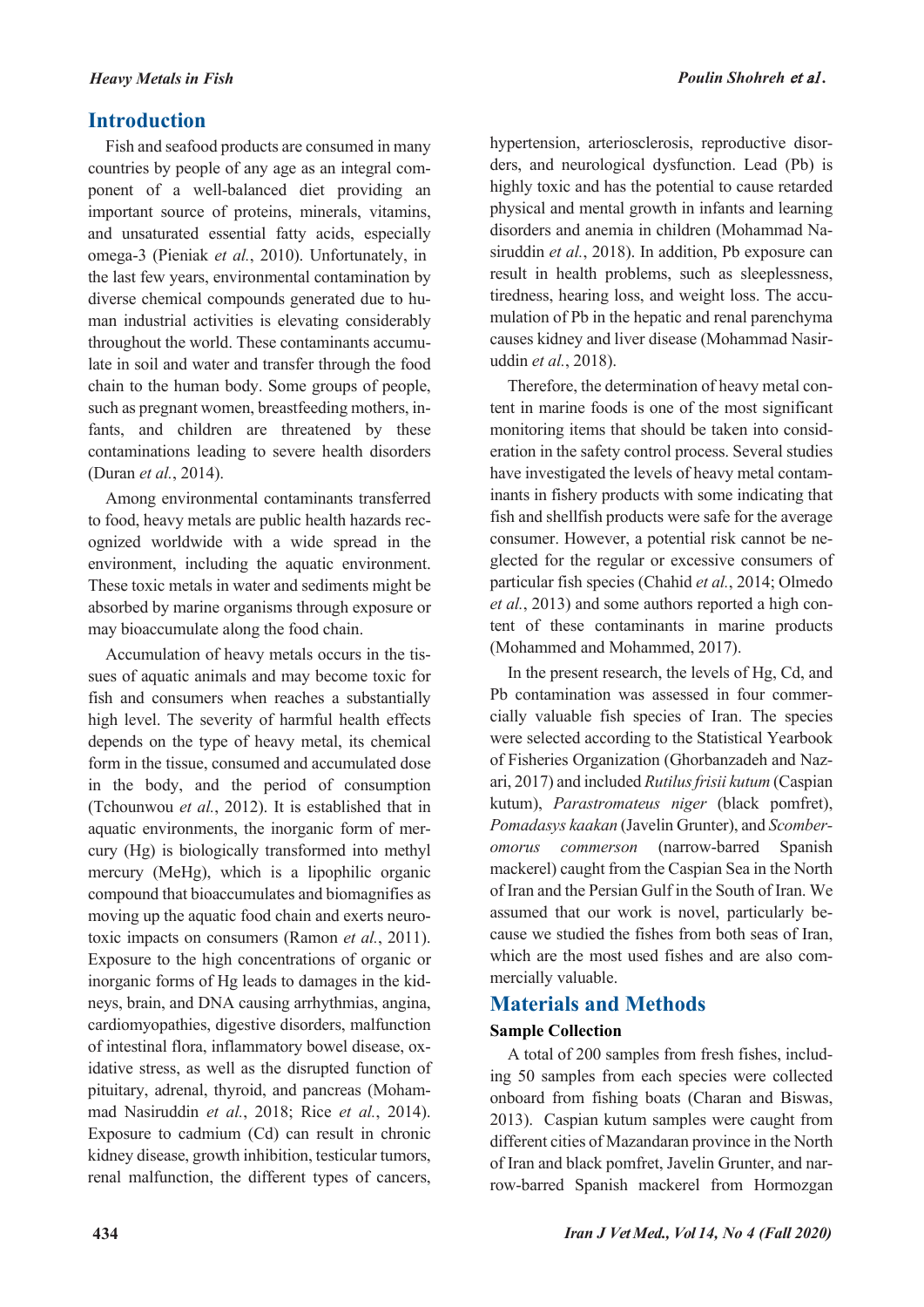province, South of Iran. Based on the information concerning the biology and immigration behavior of Caspian kutum from sea to coast and river estuary, winter was selected as the sampling time. Consequently, all specimens were collected during January 2017-March 2017. All samples were put in plastic bags and transported to the laboratory in an icebox on the same day and were stored at -18ºC until analysis. The fish samples were gutted, heads and tails were removed, and the muscles were washed three times with distilled water. The muscles were sliced into small fillets with a stainless steel knife and were washed three times with clean demineralized water.

#### **Reagents**

All the used reagents were purchased from Merck Co. (Germany). Aqueous solutions of standards and reagents were prepared using a Milli-RO 12 plus Milli-Q purification system for water (Millipore, Bedford, MA). Standard stock solutions of Hg, Cd, and Pb were made from the stock solutions with the concentration of 1000 mg/L and were diluted as serial dilutions to the intended concentrations. The fresh working solutions were made by diluting the aliquots from the stock solutions using HNO3 (1 M) for diluting Hg solution and HNO3 (10%) for diluting Cd and Pb solutions**.**

#### **Chemical Analysis**

A microwave-assisted digestion method was conducted to prepare fish specimens for measuring Cd and Pb. Tissues were homogenized (IKA, Germany) and 0.5 g dry weight of the samples was digested using 5 mL of HNO3 for Pb and Cd assessment in glass vessels in a microwave oven (Titan MPS Microwave Sample Preparation System, N3130110, USA). A microwave digestion program was set according to Chahid *et al.* (2014). Briefly, the settings entailed the pressure of 200 psi, temperature of 185ºC, ramp time of 25 min, maximum power of 300 W, and holding time of 20 min. Afterwards, 2 mL of hydrogen peroxide 30% was added to each digested sample to degrade the organic compounds that might have remained untouched in the acidic treatment. The same abovementioned heating procedure was applied again.

<span id="page-2-0"></span>For measuring Hg,  $27.5$  mL of HNO<sub>3</sub> and 1 mL of  $H_2O_2$  were gradually added to 5 g of sample in a Soxhlet extraction tube. The mixture was distilled

#### *Poulin Shohreh* et al*.* Iranian Journal of Veterinary Medicine

for 4 h while the valve was open. After this time, the valve was closed but heating was continued until about  $20\pm1$  mL liquid was obtained in the extractor tube. Next, heating was cut off and the flask was left to become cool. The flask was separated from the extractor tube and 20 mL water was added to the digestion residue and boiled for a few minutes followed by letting the flask cool down. The solution was transferred to a 100 mL volumetric flask and was diluted with distilled water up to the marker line. The same procedure was performed for the control and 5 mL of water was utilized instead of the specimen. The calibration curve was plotted using atomic absorption spectrometry (AAS) to measure the absorbance of calibrator solutions at the wavelength of 253.7 nm. The absorbance of the specimens was determined in the same conditions as the calibrator solutions and the results were compared with the calibration curve previously plotted (Iran Standard, No. 5346). All metal levels were measured based on wet weight as mg/kg. All the analyses were carried out in triplicates.

#### **AAS**

A WFX-210 AAS (Beijing Rayleigh, China) equipped with a flame and graphite furnace, argon as an inert gas, and a  $D_2$  lamp background correction was used for measuring Hg, Pb, and Cd. Pyrolytic graphite tubes were applied and the signals were determined at a peak height. The samples were injected into the furnace utilizing an automatic autosampler.

#### **Statistical Analysis**

Levels of heavy metals in the fish samples were non-normally distributed. Metals concentrations were compared between the four fish categories by the Kruskal-Wallis test. Moreover, the levels of four groups were compared with Iranian standard limits using one-way analysis of variance (ANOVA). Statistical analysis was performed utilizing the SPSS software version 22 (IBM, Chicago, Ill., USA). Pvalue<0.05 was considered statistically significant.

## **Results**

The mean levels of Cd, Pb, and Hg in all fish species have been summarized in [Table 1.](#page-2-0) The ranges obtained for Cd, Pb, and Hg in fish samples were found as 0.013-0.038, 0.127-0.352, and 0.007- 0.067 mg/kg, respectively.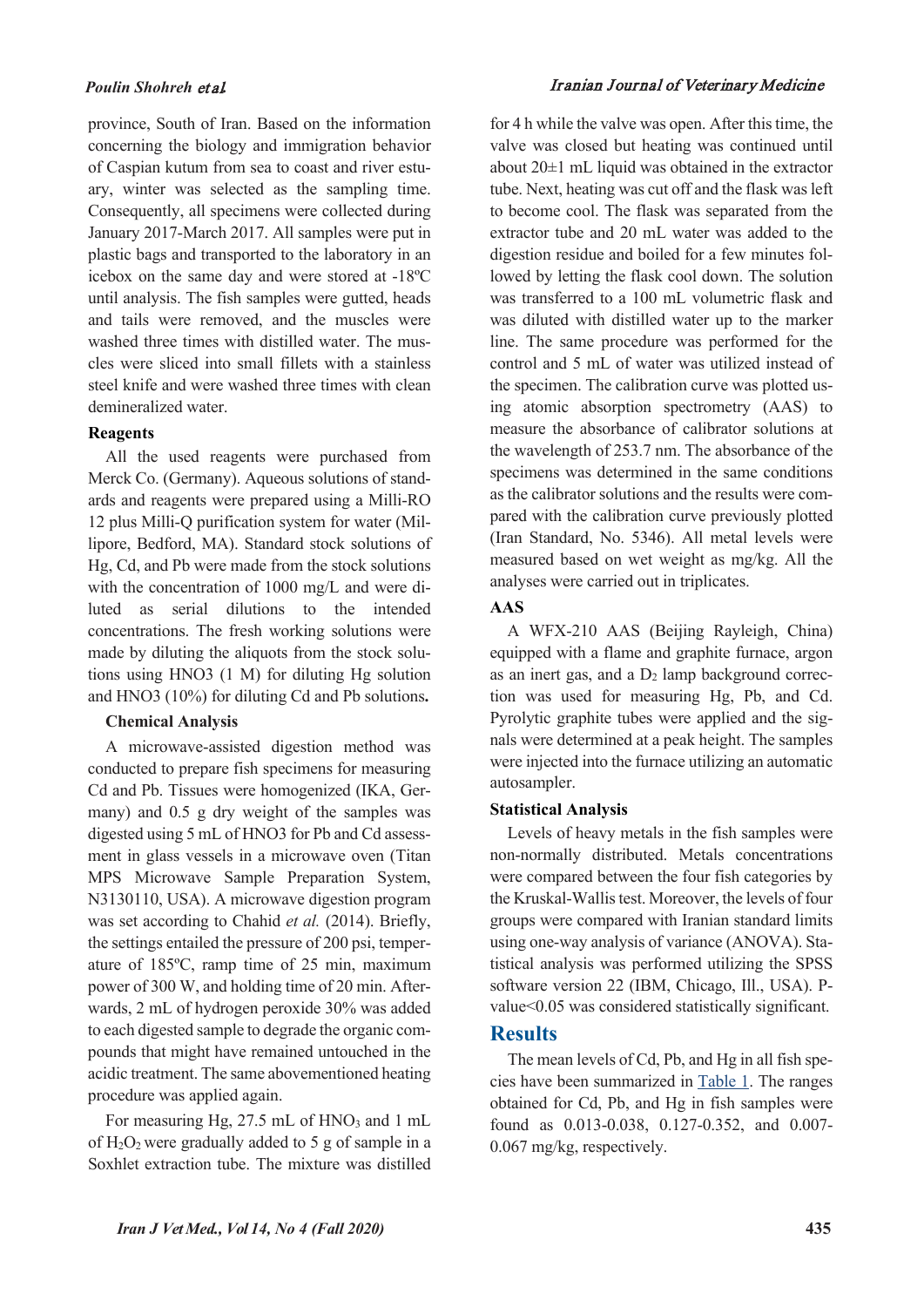| <b>Fish species</b>                    | C <sub>d</sub>               | Pb                          | Hg                        |
|----------------------------------------|------------------------------|-----------------------------|---------------------------|
| Rutilusfrisii kutum                    | $*$ <sup>a</sup> 0.013±0.005 | $^{\circ}$ 0.196 $\pm$ 0.02 | $a_{0.021\pm0.008}$       |
| Parastromateus niger                   | $b_{0.038\pm0.004}$          | $b_{0.352\pm0.01}$          | $b0.067 \pm 0.000$        |
| Pomadasys kaakan                       | $^{\circ}0.017\pm0.002$      | $°C0.131\pm0.015$           | $\degree 0.007 \pm 0.003$ |
| <b>Scomberomorus</b><br>com-<br>merson | $b0.038 \pm 0.000$           | $\degree$ 0.127 $\pm$ 0.05  | $^{\circ}0.018\pm0.000$   |
| <b>Mean</b>                            | $0.026 \pm 0.003$            | $0.201 \pm 0.014$           | $0.028 \pm 0.003$         |
| <b>Minimal</b>                         | 0.013                        | 0.127                       | 0.007                     |
| <b>Maximal</b>                         | 0.038                        | 0.352                       | 0.067                     |
| <b>ISIRI</b> allowed level             | 0.05                         | 0.3                         | 0.3                       |
| <b>EC</b> allowed level                | 0.1                          | 0.3                         | 0.5                       |

**Table 1. Average concentration (mg kg-1) of Cd, Pb and Hg in fish samples (January to March 201, Iran)**

\*Different letters in the columns indicate statistically significant difference ( $P$ <0.05). Data are means  $\pm$  SD.

In the present study, the mean concentration of Cd content was reported as 0.026 mg/kg in the fish samples. Black pomfret and mackerel showed the highest concentration of 0.038 mg/kg for Cd followed by Javelin Grunter (0.017 mg/kg) and Caspian kutum (0.013 mg/kg). It is worthy to note that no fish species exceeded the maximum levels of 0.05 and0.1 mg/kg Cd for muscle meat set by the Institute of Standards and Industrial Research of Iran (ISIRI, 2002) and European Commission regulation No. 629-2008 (EC, 2008), respectively. The lowest Cd concentration was observed in Caspian kutum from the Caspian Sea (0.013 mg/kg).

The mean concentration of Pb in fish samples was 0.201 mg/kg with the maximum concentration of 0.352 mg/kg in black pomfret followed by Caspian kutum (0.196 mg/kg), Javelin Grunter (0.131 mg/kg), and narrow-barred Spanish mackerel (0.127 mg/kg). The level in black pomfret was significantly higher than the permitted value of 0.3 mg/kg in fish muscle set by both the ISIRI and EC No. 629-2008 (*P*<0.05).

In the present study, the mean Hg concentration was found to be 0.028 mg/kg in fish muscles. Black pomfret had the highest content of Hg (0.067 mg/kg) followed by Caspian kutum (0.21 mg/kg), narrow-barred Spanish mackerel (0.18 mg/kg), and Javelin Grunter (0.007 mg/kg). The results showed that no fish species overpassed the maximum levels set by the ISIRI (0.3 mg/kg for fish muscle) and EC No. 629-2008 (0.5 mg/kgfor fish muscle). The lowest levels of 0.007 mg/kg for Hg were reported in Javelin Grunter.

## **Discussion**

According to the findings of the current study, the lowest level of Cd was found in Caspian kutum from the Caspian Sea (0.013 mg/kg). The obtained data were almost similar to the results of Shahryari *et al.* (2010), who reported 0.017 mg/kg of Cd content in the muscles of Caspian kutum samples caught during 2006-2007. On the other hand, the results were lower than the findings of Hosseini *et al.* (2015) and Naghipour *et al.* (2016), who obtained 0.038-0.211 and 0.05 mg/kg of Cd, respectively, in kutum fish samples collected from Mazandaran province, Iran. Furthermore, the Cd concentration of black pomfret specimens in the present investigation was significantly (*P*<0.05) lower than the results of 0.05 and 0.041 mg/kg ofCd in the muscles of the pomfrets of the Persian Gulf in the studies conducted by Oryan *et al.* (2010) and Sadeghi *et al.* (2011), respectively. The Cd contents of 0.017 mg/kg for Javelin Grunter and 0.038 mg/kg for narrow-barred Spanish mackerel in our study were significantly (*P*<0.05) lower than the reports of 0.105, 0.118, and 0.75 mg/kg by Obeidi *et al.* (2018), Pazira and Khosravifard (2015), and Dehghani (2016), respectively. Several investigations in the US, China, India, Iran, and the Mediterranean Sea found that the Cd content in fish tissue was low and in *S. commerson* muscle was lower than 0.1 µg/g of wet weight (Rodriguez *et al.*, 2015). Saei-Dehkordi and Fallah (2011) researched the Persian Gulf fish species and reported considerable differences between Cd levels in the muscles of *S. commerson* during cold and hot seasons with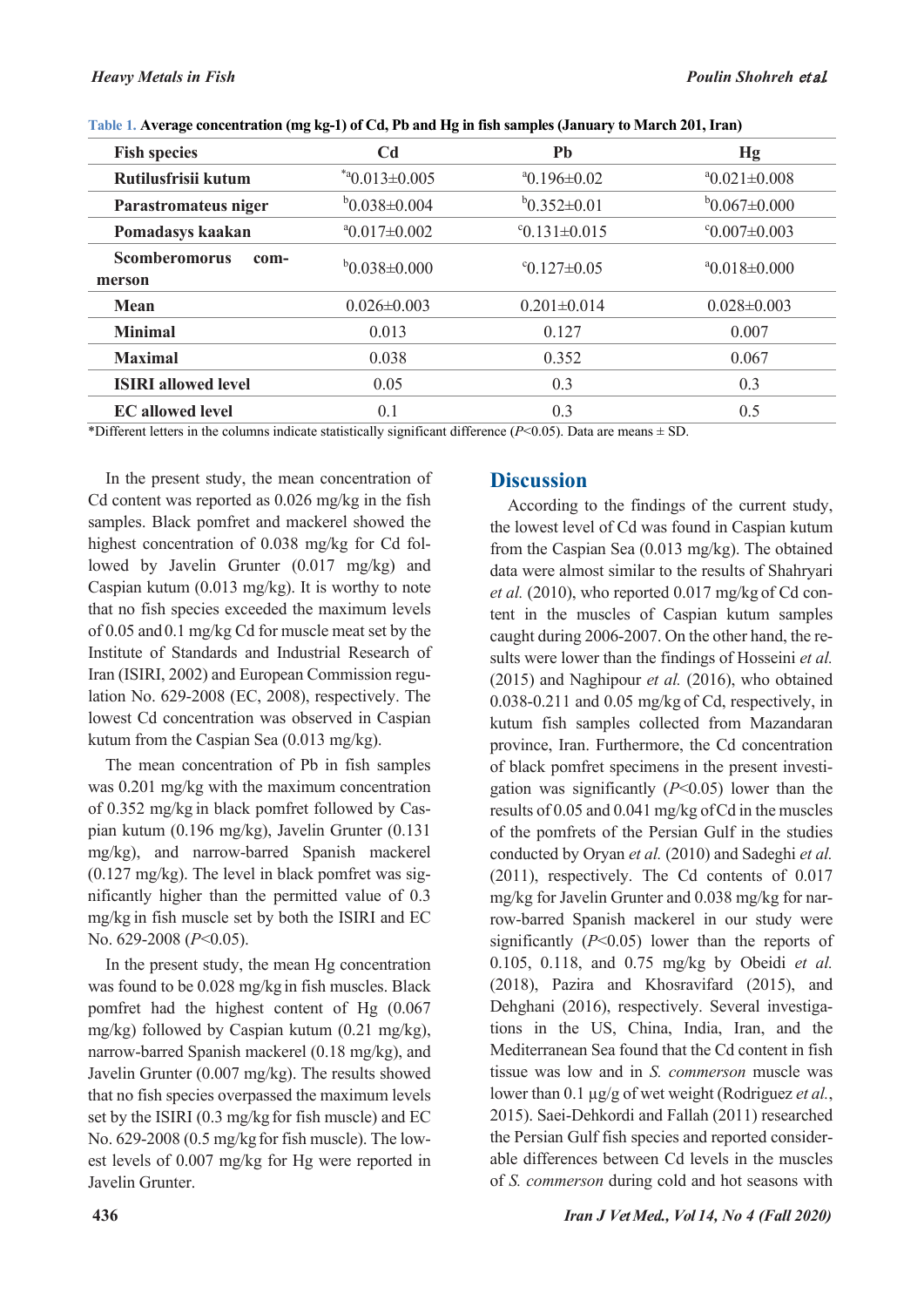the concentrations of  $0.102\pm0.048$  and  $0.053\pm0.035$  $\mu$ g/g of wet weight, respectively. It seemed that the high Cd contents in muscles in winter are due to metal precipitation in the sediments in rainy seasons. Our results in narrow-barred Spanish mackerel are consistent with the abovementioned studies. In general, the results demonstrated that the Cd content of the Persian Gulf species was higher than the Caspian Sea species. It is believed that the differences between the Cd levels of fish species could be attributed to the occurrence of this metal in deeper waters, including the habitat of the Persian Gulf species. Moreover, the concentrations decrease in areas closer to the surface and are absorbed by living organisms in these regions, such as planktons and plants (Storelli and Marcotrigiano, 1999). Therefore, fishes closer to the water surface, namely *Caspian kutum* are not highly exposed to Cd. It should be mentioned that Cd content is not dependent on the weight and size of fish (Canli and Atli, 2003).

The Pb content of black pomfret in the current study was higher than the studies performed by Oryan *et al.* (2010) and Sadeghi *et al.* (2011), who reported 0.29 and 0.323 mg/kg lead contamination, respectively. The Pb level in *Caspian kutum* samples was higher than the level of 0.08 mg/kg revealed by Shahryari *et al.* (2010) and was within the range of 0.068-0.415 mg/kg Pb accumulation observed by Hosseini *et al.* (2015). In the present investigation, the lowest Pb levels were found in narrow-barred Spanish mackerel and Javelin Grunter, which are lower than the mean Pb of 0.349 mg/kgreported for narrow-barred Spanish mackerel (Pazira *et al.*, 2016) and 0.043 and 0.45 mg/kg observed in Javelin Grunter (Sadeghi *et al.*, 2015; Dehghani, 2016). Furthermore, Saei-Dehkordi and Fallah (2011) reported the Pb range of 0.158-0.367 µg/g wet weight in narrow-barred Spanish mackerel during a year, which was higher than the results of the present study. It is noteworthy that in recent years, some corrective practices, such as reducing Pbed-gasoline to diminish the emissions of Pb in the environment, have decreased the concentration of this element in the food chain and it is no longer present as the previous decades (Perello *et al.,* 2014).

The mean Hg content detected for Javelin Grunter in the present study was found to be less

#### *Poulin Shohreh* et al*.* Iranian Journal of Veterinary Medicine

than the mean Hg level of 0.042-1.027 mg/kg reported for Javelin Grunter from other parts of the world (Chung *et al.,* 2015; Tremlová *et al.,* 2017). Moreover, the mean Hg concentration in the present study for *Caspian kutum* was lower than the means of 0.383, 0.894, and 0.19 mg/kg reported by Hosseini *et al.* (2011), Frooghi *et al.* (2007), and Anan *et al.* (2005), respectively. There is no report about the Hg level of narrow-barred Spanish mackerel of the Persian Gulf. However, studies from the Atlantic countries showed the mean of 0.05 mg/kg Hg in narrow-barred Spanish mackerel samples (FDA, 2017), which is significantly higher than the concentrations reported in the present study for this species in Iran  $(P<0.05)$ . The highest Hg content of 0.067 mg/kg belonged to black pomfret in the present work. The latter level was significantly (*P*<0.05) lower than the mean reported for Hg in black pomfret (0.330 mg/kg) by Kordestani *et al.* (2013). The Hg has a considerable tendency to accumulate in high quantities in fish species feed through marine organisms and it is noteworthy that Hg shows a great capacity to bioaccumulate in the food chain. Moreover, the half-life of methyl-Hg in fish meat is long reaching even two years in some species. The other factor that affects the Hg content is the life-longevity and age of the species (Monteiro and Lopes, 1990). Consequently, one of the reasons for the discrepant results of various studies is the age, weight, and size of the studied species.

Following penetrating the waters, trace elements bioaccumulate in the aquatic sediments depending on various factors, such as the microfloral microorganisms, the reduction and oxidation potential of sediments, water cycle, seasonal variations, and pH. Heavy metal compounds migrate from the aqueous environment into many types of aquatic organisms and are finally introduced into marine food stocks. The difference in the content of heavy metals between fish samples is probably due to their variable concentrations in water, bioavailability, fish feeding, nutritional condition, the region of feeding (Rodriguez *et al.*, 2015), size, gender, age (Agusa *et al.*, 2004), sampling time, region (Ruelas-Inzunza *et al.*, 2008), and analysis method (Wagemann *et al.*, 1997).

## **Conclusion**

The levels of the heavy metals in four species, namely *Rutilus frisii kutum*, *Parastromateus niger*,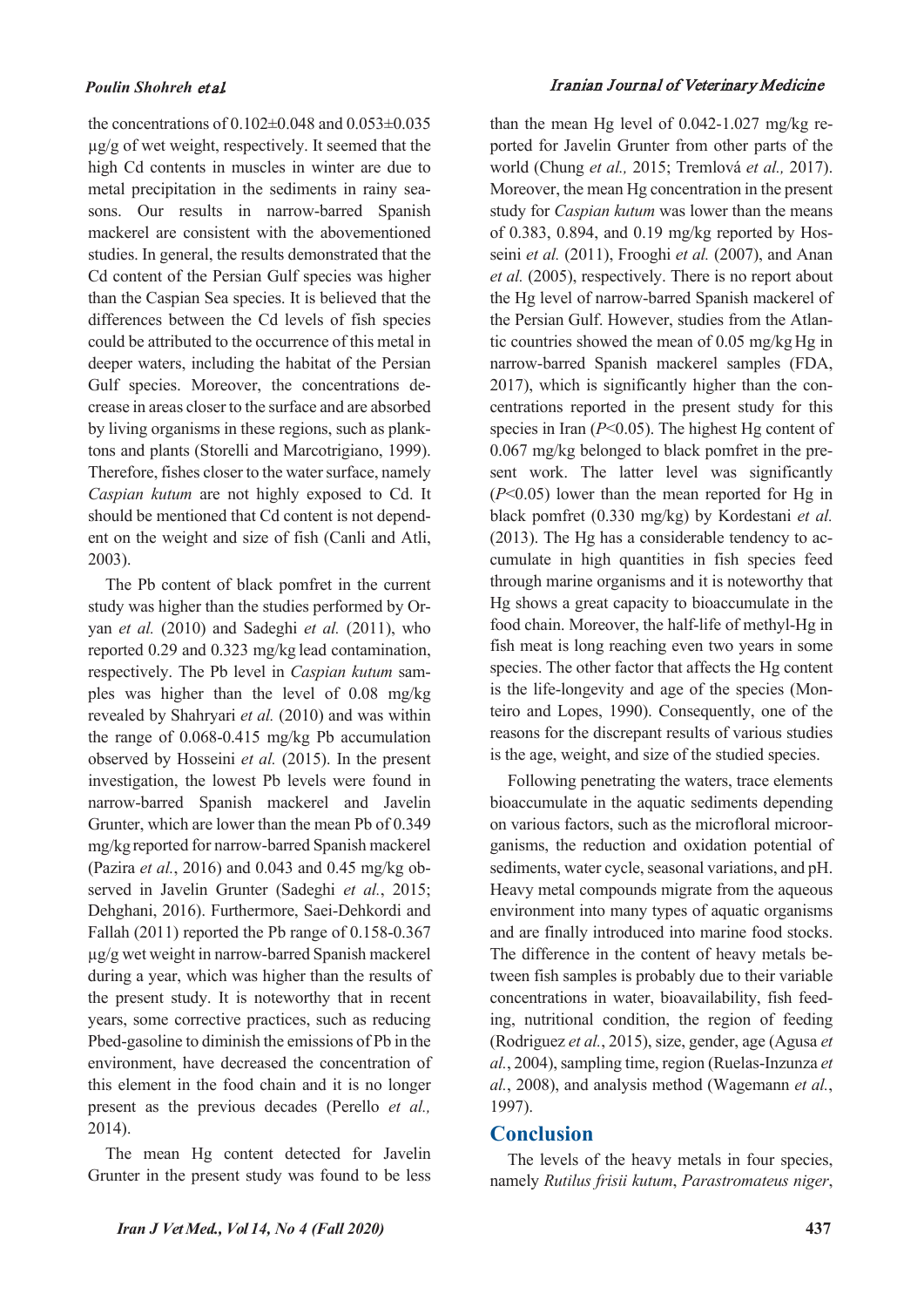#### *Heavy Metals in Fish Poulin Shohreh* et al*.*

*Pomadasys kaakan*, and *S. commerson* from several fishing harbors of the North and South of Iran were investigated applying ASS. The data indicated that Cd, Pb, and Hg were detected in the Iranian fish species only in trace concentrations except for the Pb content of black pomfret of the Persian Gulf. The concentrations and Cd, Pb, and Hg did not exceed the standard limits of 0.1, 0.3, and 0.5 mg/kg proposed by the EC, respectively, or even 0.05, 0.3, and 0.3 mg/kg set by the ISIRI, respectively. The results of the present work provide novel information about the distribution of Cd, Pb, and Hg as important

## **References**

- Agusa, T., Kunito,T., Tanabe, S., Pourkazemi, M., Aubrey, D. G. (2004). Concentrations of trace elements in muscle of sturgeons in the Caspian Sea. *Mar Pollut Bull*, 49, 789-800. [DOI:10.1016/j.marpolbul.2004.06.008] [PMID]
- Anan, Y., Kunito, T., Tanabe, S., Mitrofanov, I., Aubrey, D. (2005). Trace element accumulation infishes collected from coastal waters of the Caspian Sea. *Mar Pollut Bull*, 51, 882- 888. [DOI:10.1016/j.marpolbul.2005.06.038] [PMID]
- Canli, M., Atli, G. (2003). The relationships between heavy metal (Cd, Cr, Cu, Fe, Pb, Zn) levels and the size of six Mediterranean fish species. *Environ Pollut*, 121, 129-136. [DOI:10.1016/S0269-7491(02)00194-X]
- Chahid, A., Mustapha, H., Abdeljalil, B., Taoufiq, B. (2014). Contents of cadmium, mercury and lead in fish from the Atlantic sea (Morocco) determined by atomic absorption spectrometry. *Food Chem*, 147, 357-360. [DOI:10.1016/j.foodchem.2013.10.008] [PMID]
- Charan, J., Biswas, T. (2013). How to calculate sample size for different study designs in medical research? *Ind J Psychol Med*, 35(2), 121-126. [DOI:10.4103/0253-7176.116232] [PMID] [PMCID]
- Chung, S.W.C., Tong, S.K., Xiao, Y., Ho, Y.Y. (2015). Methyl mercury and long-chain n-3 fatty acids of 88 fish species commonly consumed in Hong Kong. *J Anal Sci Technol*, 6, 5-13. [DOI:10.1186/s40543-015-0050-9]

heavy metals in fish meat from different fishing stations of the North and South of Iran. The levels of the heavy metals in most of the analyzed samples were within the limits adjusted by food legislation.

In conclusion, the fishes caught from these regions are considered generally safe for human consumption.

## **Acknowledgments**

This research was supported by Grant from Amol University of Special Modern Technologies.

## **Conflict of Interest**

The author declared no conflict of interest.

- Dehghani, M. (2016). Evaluating heavy metals content (lead, cadmium, chrome, copper, cobalt and zinc) in fishes of international wetland of Khookhooran. *Wetland Ecobiol*, 8(29), 85-93.
- Duran, A., Tuzen, M., Soylak, M. (2014). Assessment of trace metal concentrations in muscle tissue of certain commercially available fish species from Kayseri, Turkey. *Environ Monit Assess*, 186, 4619-4628. [DOI:10.1007/s10661-014-3724-7] [PMID]
- European Commission (EC) .(2008). Commission regulation of 2 July 2008, amending regulation (EC) No. 1881/2006 Setting maximum levels for certain contaminants in foodstuffs (EC/ 629/2008). *Off J*, L 173, 6-9.
- Food and Drug Administration (2014). *Mercury Concentrations in Fish: FDA Monitoring Program Mercury Levels in Commercial Fish and Shellfish (1990-2012)*, available at: https://www.fda.gov/food/metals-and-yourfood/mercury-levels-commercial-fish-andshellfish-1990-2012. Accessed:2021
- Frooghi, R., Esmaeili-Sari, A., Ghasempouri, S.M. (2007). Comparison of length and weight correlated with the density of mercury in various organs of Kutum: A case study on central coast of South Caspian Sea. *Iran Fish Sci* J, 4, 97-102.
- Ghorbanzadeh, R., Nazari, S. (2017). *Statistical Yearbook of the Iranian Fisheries Organization 2012-2016*. Tehran: Iranian Fisheries Organization.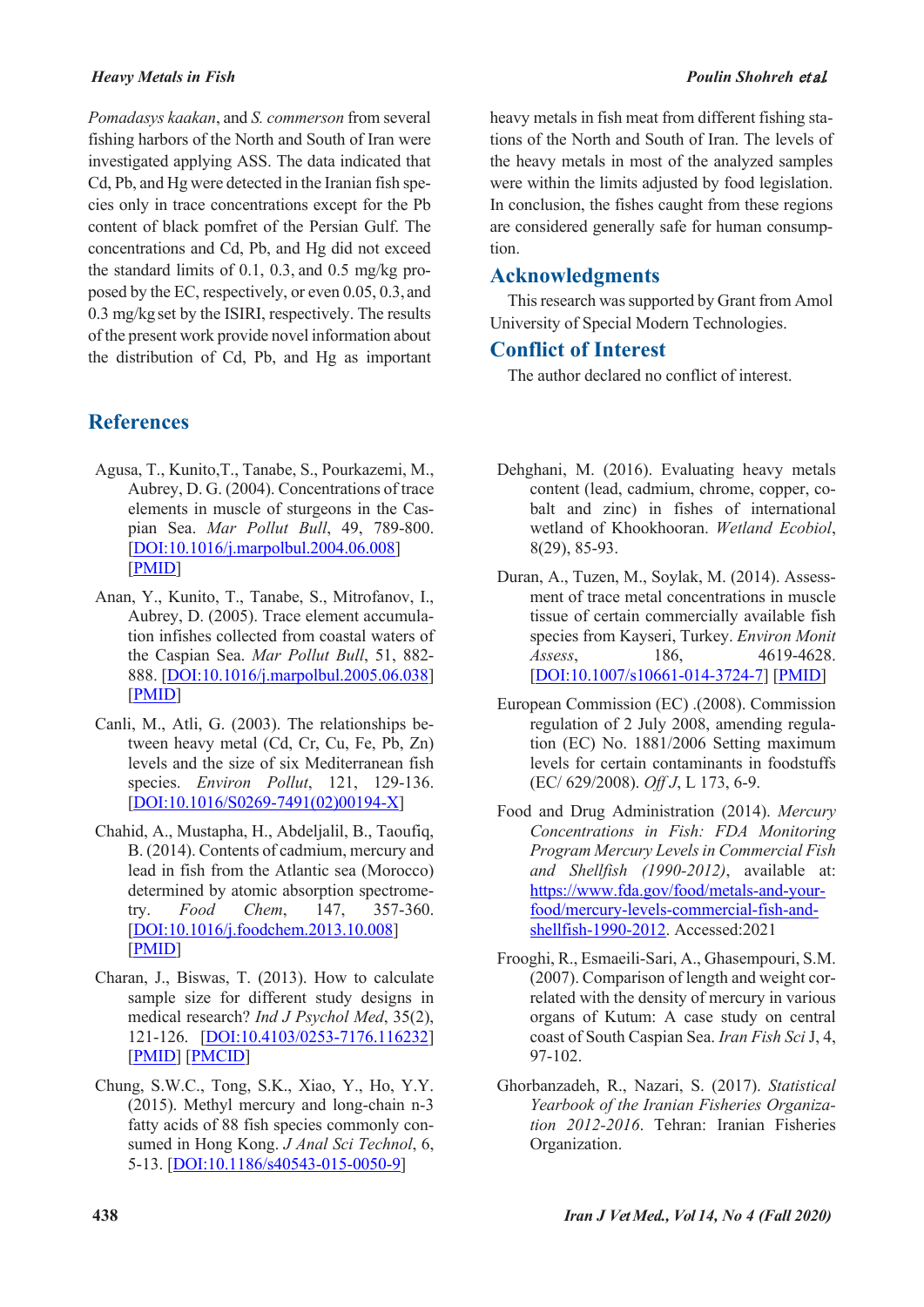### *Poulin Shohreh* et al*.* Iranian Journal of Veterinary Medicine

- Hosseini, S.M., Mirghaffari, N., Mahboobi Soofiani, N., HosseiniS.V. (2011). Risk assessment of mercury due to consumption of kutum of the Caspian Sea (*Rutilusfrisii kutum*) in Mazandaran Province, Iran. *J Nat Resour*, 64(3), 243-257. [DOI:10.1016/j.mex.2018.05.002] [PMID] [PMCID]
- Hosseini, H., Tahami, M. H., Askari Hesni, M. (2015). Bioaccumulation of Lead and Cadmium in liver and muscle tissues of Kutum fish (Teleostei: Cyprinidae) in the Southern Caspian Sea. *Iran J Ichthyol*, 2(3), 165-171.
- Institute of Standards and Industrial Research of Iran (ISIRI). (2002). *Food & Feed-Maximum limit of heavy metals*. National Standard No. 5346. URL: http://standard.isiri.gov.ir/Standard-Files/5346.htm.Accessed2002.
- Institute of Standards and Industrial Research of Iran(ISIRI).(2010). Starch and its products-Measuring mercury by atomic absorption Spectroscopy. National Standard No. 12968. URL: http://standard.isiri.gov.ir/ Standard View. aspx?Id=3036.Accessed 2010.
- Kordestani, Z.A., Hamidian, A., Hosseini, S.V., Ashrafi, S. (2013). Assessing the mercury risk associated with the consumption of aquatic species, *Parastromateus niger*, Indian fennel shrimp (*Fenneropenaeus indicus*), whitefish (*Lithopenaeus vannamei*) and long crayfish (*Astacusleptodactylus*). *Mar Biol*, 5(17), 63-70.
- Mohammed, A., Mohammed, T. (2017). Mercury, arsenic, cadmium and lead in two commercial shark species. *Mar Pollut Bull*, 119, 214-218. [DOI:10.1016/j.marpolbul.2017.04.025] [PMID]
- Mohammad Nasiruddin, R., Jitbanjong, T., Masudur, R. (2018). Toxicodynamics of Lead, Cadmium, Mercury and Arsenic- induced kidney toxicity and treatment strategy: A mini review. *Toxicol Rep*, 5, 704-713. [DOI:10.1016/j.toxrep.2018.05.012 PMID: 29992094] [PMID] [PMCID]
- Monteiro, L. R., Lopes, A. S. (1990). Mercury content of swordfish (*Xiphias gladius*) in relation to lenght, weight, age and sex. *Mar Pollut Bull*, 21, 293-296. [DOI:10.1016/0025-326X(90)90593-W]
- Naghipour, D., Shaabaninezhad, Z., Amouei, A. (2016). Evaluation of heavy metal concentrations in Rutilus frisii kutum on the southern

coast of the Caspian Sea (Northern Iran). *Environ Health Eng Manag J*, 3(2), 55-59. [DOI:10.15171/EHEM.2016.01]

- Obeidi, R., Pazira, A.R., Ghanbari, F., Moghdani, S. (2018). Determination of heavy metal (Nickel and Cadmium) concentrations in muscle and liver tissues of (*Pomadasys kaakan*) in Bushehr seaport. *Iran Sci Fish J*, 26(1), 55-66.
- Olmedo, P., Pla, A., Hernández, A.F., Barbier, F., Ayouni, L., Gil, F. (2013). Determination of toxic elements (mercury, cadmium, lead, tin andarsenic) in fish and shellfish samples: Risk assessment for the consumers. *Environ Int*, 59, 63-72. **[DOI:10.1016/j.en**vint.2013.05.005] [PMID]
- Oryan, S., Tatina, N., Gharibkhani, M. (2010). Investigating the effects of oil pollution in the north of the Persian Gulf on the accumulation of heavy metals (nickel, lead, cadmium and vanadium's) in the muscle tissue of Halma whitefish (*Pampus argenteuss*). *J Oceanogr*, 1(4), 61-68.
- Pazira, A., Khosravifard, O. (2015). Comparing bioaccumulation of cadmium and nickel in muscle of Scomberomorus commerson and Scomberomorus guttatus in Bushehr port. Mar Biol, 7(28), 79-89.
- Pazira, A., Khosravifard, O., Ghanbari, F. (2016). Comparing bioaccumulation of lead and zinc in muscle of Scomberomorus commerson and *Scomberomorus guttatus* in Bushehr port. *Wetland Ecobiol*, 8(29), 5-14.
- Perello, G., Llobet, J. M., Gomez-Catalan, J., Castell, V., Centrich, F., Nadal, M., Domingo, J.L. (2014). Human health risks derived from dietary exposure to toxic metals in Catalonia, Spain: temporal trend. *Biol Trace Elem Res*, 162(1-3), 26-37. [DOI:10.1007/s12011-014- 0138-x PMID: 25262020] [PMID]
- Pieniak, Z., Verbeke,W., Scholderer, J. (2010). Health-related beliefs and consumer knowledge as determinants of fish consumption. *J Hum Nutr Diet*, 23(5), 480-488. [DOI:10.1111/j.1365-277X.2010.01045.x] [PMID]
- Ramon, R., Murcia, M., Aguinagalde, X., Amurrio Llop, S., Ibarluzea, J., Lertxundi, A., Alvarez-Pedrerol, M., Casas, M., Vioque, J., Sunyer, J., Tardon, A., Martinez-Arguelles, B., Ballester, F. (2011). Prenatal mercury exposure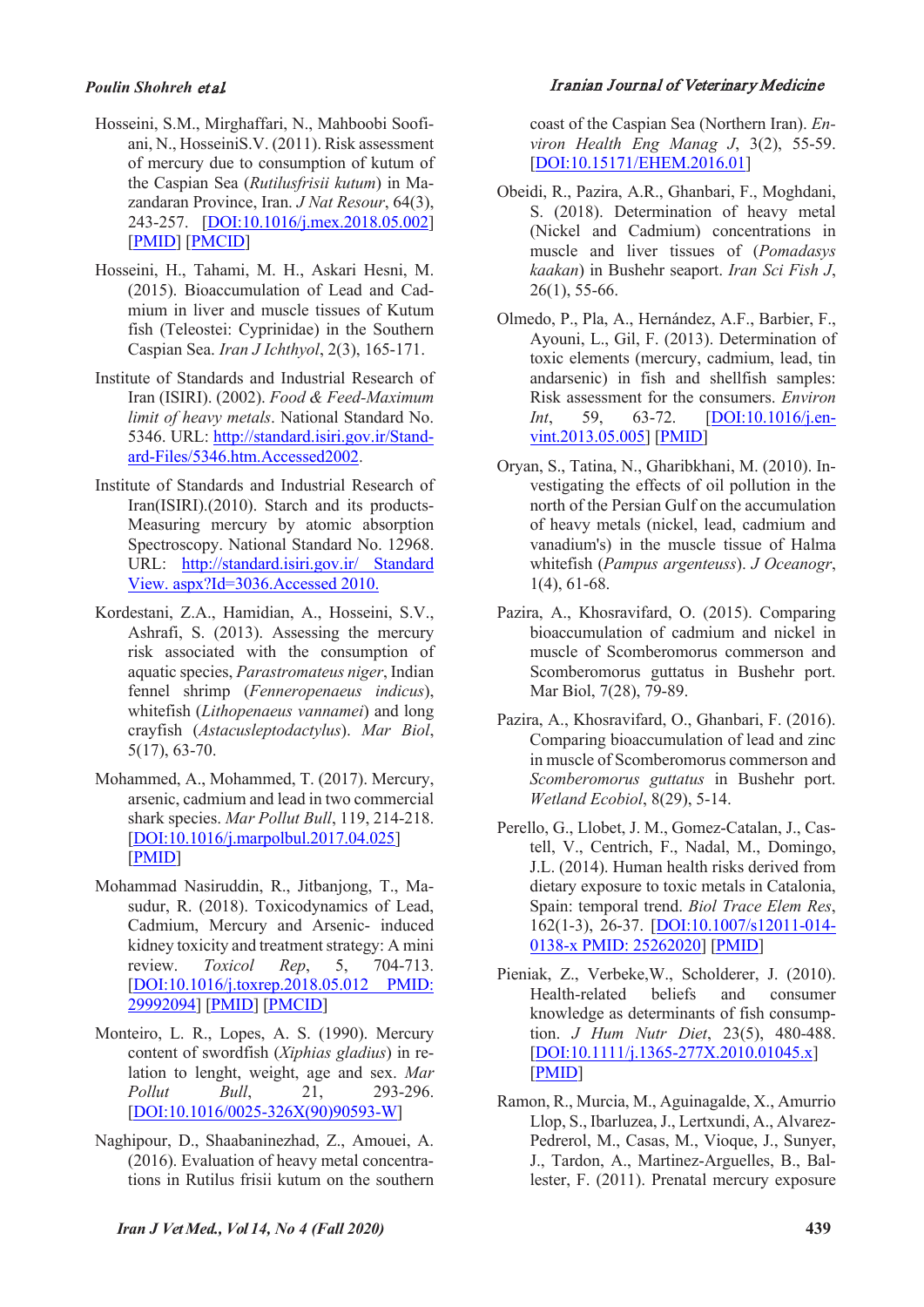in a multicenter cohort study in Spain. *Environ Int*, 37(3), 597-604. [DOI:10.1016/j.envint.2010.12.004] [PMID]

- Rice, K.M.,Walker, E.M., Wu, M., Gillette, C., Blough, E.R. (2014). Environmental mercury and its toxic effects. *J Prev Med Public Health*, 47(2), 74-83. [DOI:10.3961/jpmph.2014.47.2.74] [PMID] [PMCID]
- Rodriguez, J.Z., Rios, S.E.G., Botero, C.M.R. (2015). Content of Hg, Cd, Pb and As in fish species: a review. *Revista de la Facultad de Ciencia Farmaceuticas y Alimentariasi*, 22(2), 148-159. [DOI:10.17533/udea.vitae.v22n2a09]
- Ruelas-Inzunza, J., Meza-Lópeza, G., Páez-Osuna, F. (2008). Mercury in fish that are of dietary importance from the coasts of Sinaloa (SE Gulf of California). *J Food Compos Anal*, 21, 211-218. [DOI:10.1016/j.jfca.2007.11.004]
- Sadeghi, M., Ebdali, S., Daghughi, B., Moorki, N., Bahremand, B. (2011). Bioaccumulation of heavy metals (lead, cadmium and nickel) in muscle and liver of *Parastromateus niger* in Hormozgan province (Bandar Abbas). *Mar Biol*, 3(10), 23-28.
- Saei-Dehkordi, S.S., Fallah, A.A. (2011). Determination of copper, lead, cadmium and zinc content in commercially valuable fish species

from the Persian Gulf using derivative potentiometric stripping analysis. *Microchem J*, 98, 156-62. [DOI:10.1016/j.microc.2011.01.001]

- Shahryari, A., Golfiroozi, K., Nooshin, S. (2010). The accumulation of Cadmium and Pb in muscle tissue of three species of carp, mullet and whitefish in the Gulf of Gorgan in 2006- 2007. *Iran Sci Fish J*, 19(2), 95-100.
- Storelli, M. M., Marcotrigiano, G. O. (1999). Cd and total Hg in some cephalopods from the south Adriatic Sea (Italy). *Food Addit Contam*, 16, 262-265. [DOI:10.1080/026520399284028] [PMID]
- Tchounwou, P.B., Yedjou, C.G., Patlolla, A.K., Sutton, D.J. (2012). *Heavy metals toxicity and the environment*. In: Molecular, clinical and environmental toxicity. Luch, A. (eds.). Basel: Springer. p. 133-164. [DOI:10.1007/978- 3-7643-8340-4\_6] [PMID] [PMCID]
- Tremlová, J., Petrlík, J., Teebthaisong, A., Ritthichat, A. (2017). *Mercury in Fish from Industrial Sites in Thailand*. ISBN 978-80- 87651-33-9.URL: www.earththailand.org/th
- Wagemann, R., Trebacz, E., Hunt, R., Boila, G. (1997). Percent methyl mercury and organic mercury in tissues of marine mammals and fish using different experimental and calculation methods. *Environ Toxicol Chem*, 16(9), 1859-1866. [DOI:10.1002/etc.5620160914]